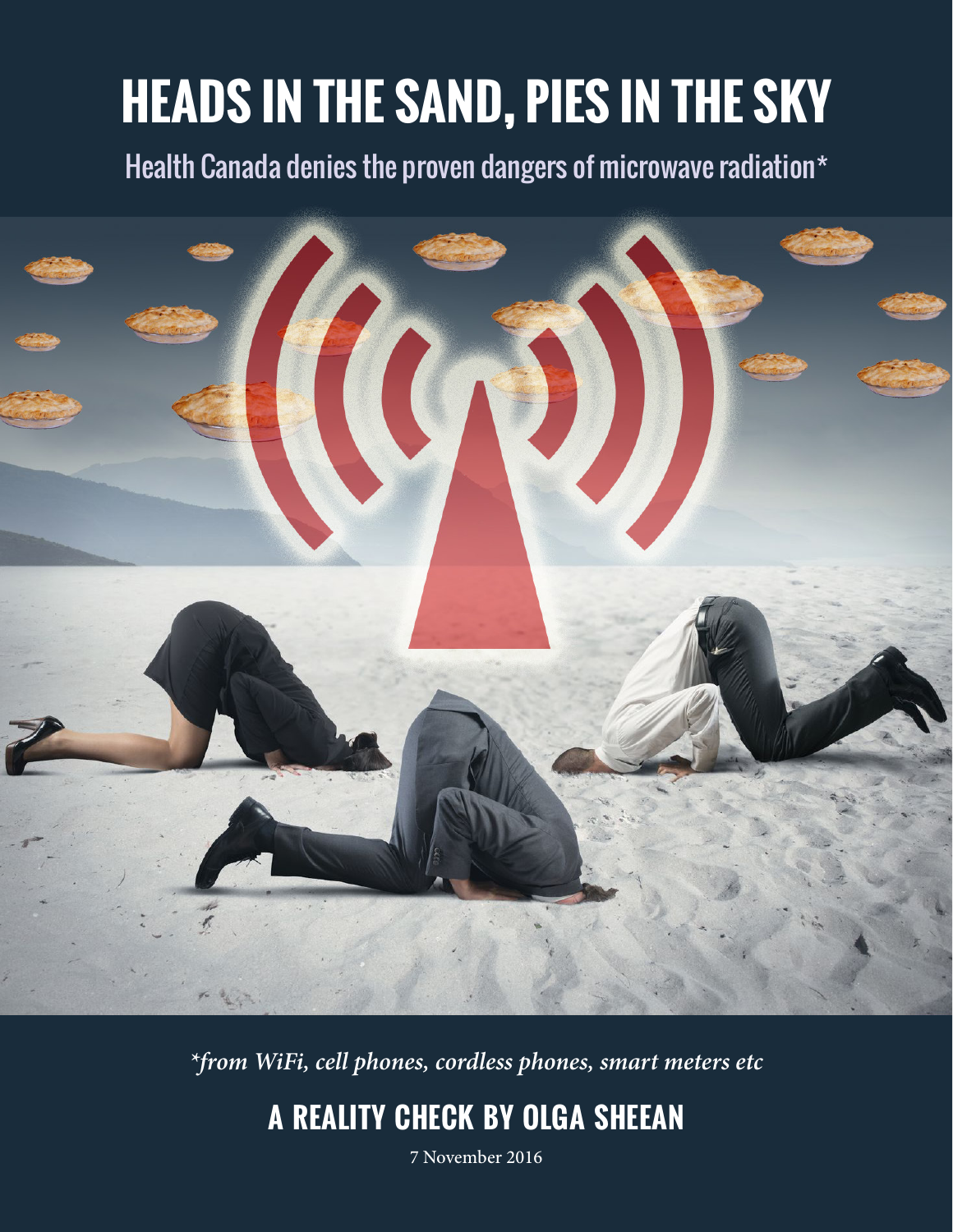#### **To: Canadian Minister of Health, Dr Philpott and Members of the Standing Committee on Health (HESA)**

Dear people:

I cannot call you *honourable*. You have dismissed us, ignored us and betrayed us. You have failed utterly in your sworn duty to protect our health and safety and have, instead, knowingly exposed us to increasing harm. You are not worthy of your office or of our support.

Stephen Harper must be laughing himself silly. Here you are, perpetuating many of the illegalities he sanctioned, while failing to regulate the wireless industry to which he gave free rein, yet claiming to be diligently evaluating the appropriate scientific literature. Of course, that's not the same as *acting* on it, which you are clearly not doing.

*Protecting the health of Canadians and their environment is a core function of the government,* according to Minister Philpott. Of course it is, but what are you *doing* about it? This is just one of many empty, meaningless statements with zero action to back it up.

**The following response to your position on wireless radiation documents the adverse effects and other important data. Personally, I need no such proof, having been seriously harmed and forced to leave my home in Vancouver because of the inescapable microwave radiation.**

In June 2016, I submitted a 25-page report (NO SAFE PLACE) to Gregor Robertson and Justin Trudeau et al, but never received a response or even an acknowledgement. I have also written repeatedly to BC Hydro and submitted 20 questions to their legal team regarding the serious harm caused by this Crown corporation, which is accountable to the public. Yet my concerns have never been addressed and none of my questions have been answered. This material was also sent to both Minister Bennett and Minister Morris, neither of whom replied.

This is unacceptable from public officials who are accountable to us, the public. We should not have to protect ourselves from our own government or remind you to do the job you were elected to do protect our health and safety rather than supporting an industry that is knowingly doing us harm.

You have refused to accept, acknowledge or act upon the scientific evidence of the harm caused by wireless radiation, but you will soon be forced to do so. Continue to deny and distort the facts, and you will create the most costly epidemic of illness ever. It will require guts and integrity to admit your negligence and tackle the problem now, before it escalates out of control.

The body always wins …and more and more bodies across Canada are reacting to the radiation, whether you admit it or not. Everyone has their tipping point, and denial can be deadly.

**Get a grip, people. This cannot go on.** 

I would appreciate a timely response to my questions.

Sincerely, Olga Sheean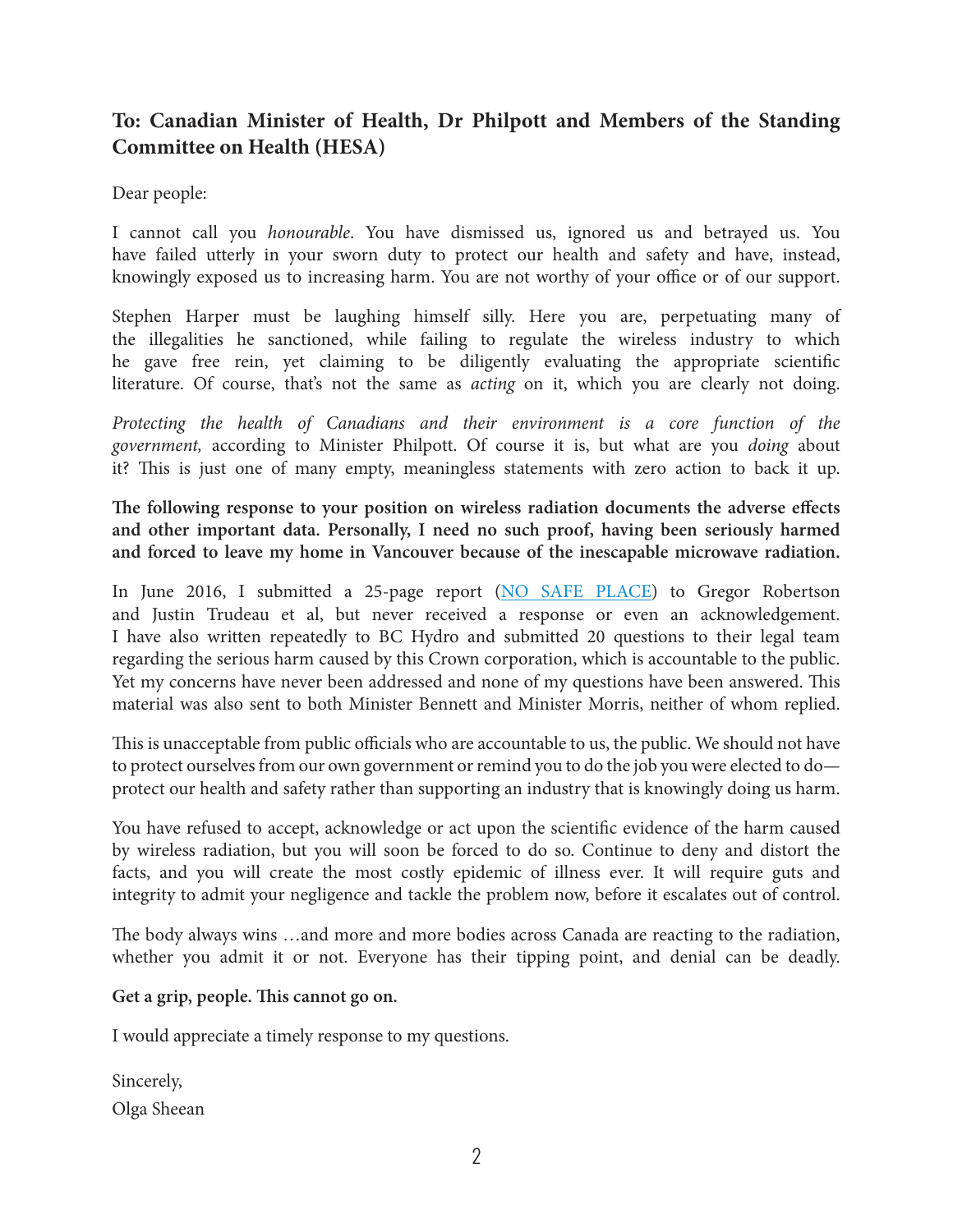## **RESPONSE TO HEALTH CANADA'S UNSCIENTIFIC DENIAL OF THE PROVEN HARMFUL BIO-EFFECTS OF WIRELESS RADIATION**

#### You claim that:

#### 1 current measures on radiofrequency (RF) electromagnetic fields (EMFs) protect our most vulnerable

Millions of Canadians have already been harmed by the inhuman levels of microwave radiation being pumped into their environment by government-sanctioned industry. Having had a lifethreatening acoustic neuroma caused by this radiation, I need no further proof of its harmful effects, even though such evidence has been provided many thousands of times over, by solid, peerreviewed scientific studies. The reality is that **no such protection is provided—nor can it possibly be provided—given the ever-increasing levels and the uncontainable, unquantifiable nature of RF/microwave radiation in our environment,** not to mention the innumerable wireless devices generating their own strong, overlapping signals in all public places.

#### QUESTIONS:

- (i) How can you ever determine the safe level of RF radiation anywhere, at any time, if you don't know how many devices are being used or at what signal strength?
- (ii) What is the current level of RF radiation downtown, in public libraries, in hospitals, and in multi-dwelling residences with multiple WiFi routers, cell phones and other wireless devices generating their own strong signals?
- (iii) How can you claim to be protecting me when I get a brain tumour from the inescapable government-approved microwave radiation in our environment?

**Your claims of protection are a sham, given the serious harm caused by RF/microwave radiation—scientifically proven in the early 1920s to be harmful to all forms of life.**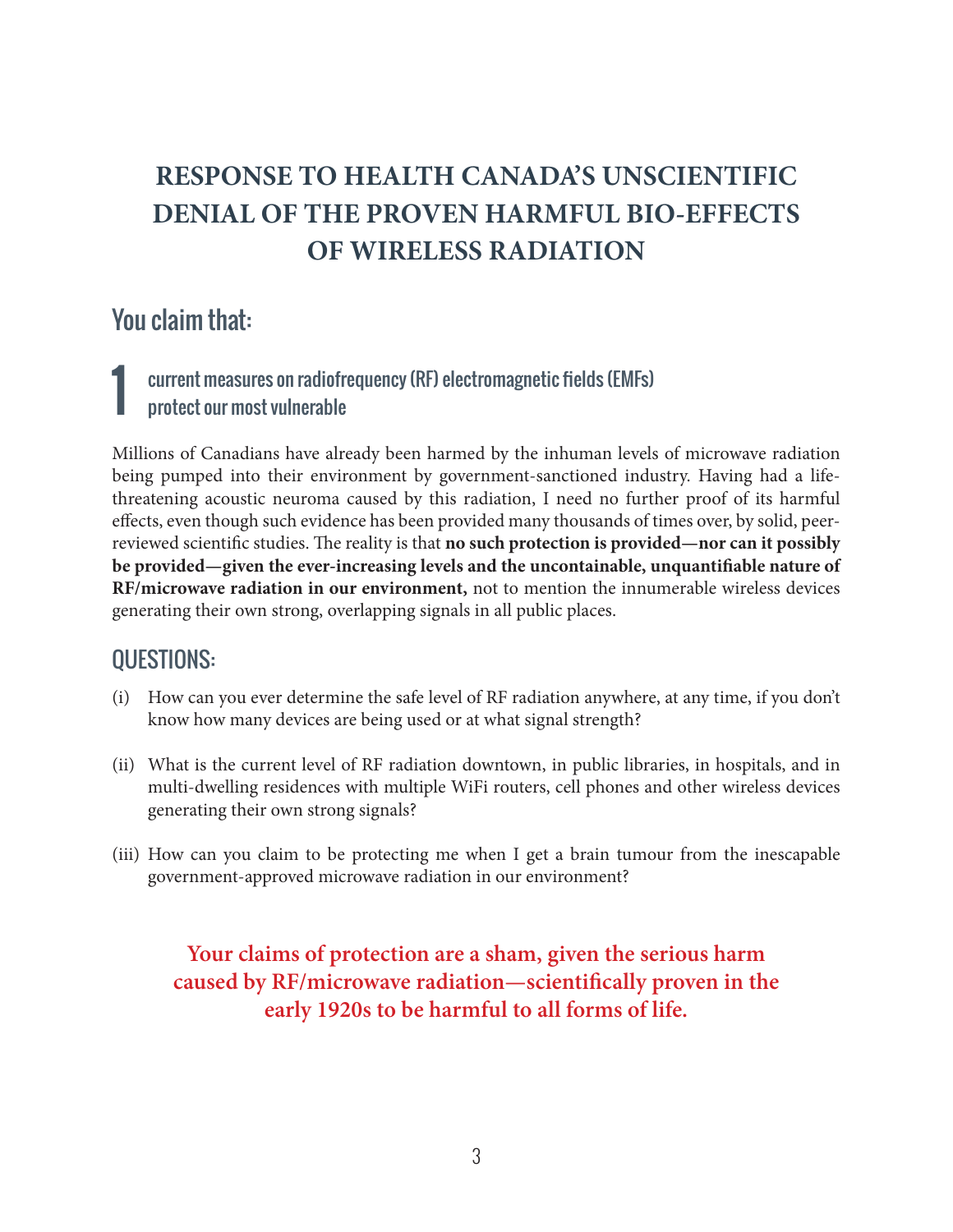# 2 Safety Code 6 (SC6) human exposure limits are designed to provide protection for all age groups

Safety Code 6 is an insult to humans everywhere. Based on a plastic head filled with fluid, and a cell phone (not connected to a network) held close to it, it has no relevance for living human beings. **It does not take into account the non-thermal bio-effects proven to damage our health,** or even the difference in susceptibility of babies, children and adults of varying constitutions/tolerances. Nonetheless, claiming that your exposure limits are *designed* to provide protection is pure semantics and utterly meaningless. It implies that the current science from DNA studies etc has been applied to the determination of Health Canada's guidelines. Yet there is *no design* to protect us from the DNA damage documented in over 40 studies, from the reproductive-organ damage documented in dozens of studies, or from the oxidative stress documented in hundreds of studies.

#### QUESTIONS:

- (i) We only need safety guidelines to protect us from something dangerous. Since microwave radiation cannot be contained, given its dispersive, uncontainable, unquantifiable and highly penetrative nature, what good are your guidelines?
- (ii) What is your rationale for how non-thermal effects (such as DNA damage) have been incorporated into the design of Safety Code 6?
- (iii) How do you justify omitting over 140 relevant scientific studies from your latest update?<sup>1</sup>
- (iv) Which DNA studies has Health Canada examined and, of those showing effects below SC6 levels, why are they not considered to be credible or convincing enough to be incorporated?

#### **"Our environment currently has about 10 billion times more RF radiation than it did in the 60s. If this environment is safe, we're talking about 15,000–25,000 papers—***in peer-reviewed scientific journals***—all being wrong. That has never happened before."**

—Professor Olle Johansson, Swedish neurologist specializing in EMF bio-effects

<sup>1</sup> In its analysis of the scientific aspects of Health Canada's latest update, Canadians for Safe Technology (C4ST) discovered that at least 140 relevant scientific studies were omitted—studies showing immediate health effects, long-term consequences such as cancer, and impairment of young and old, due to wireless radiation. See http://bit.ly/2dNnyI2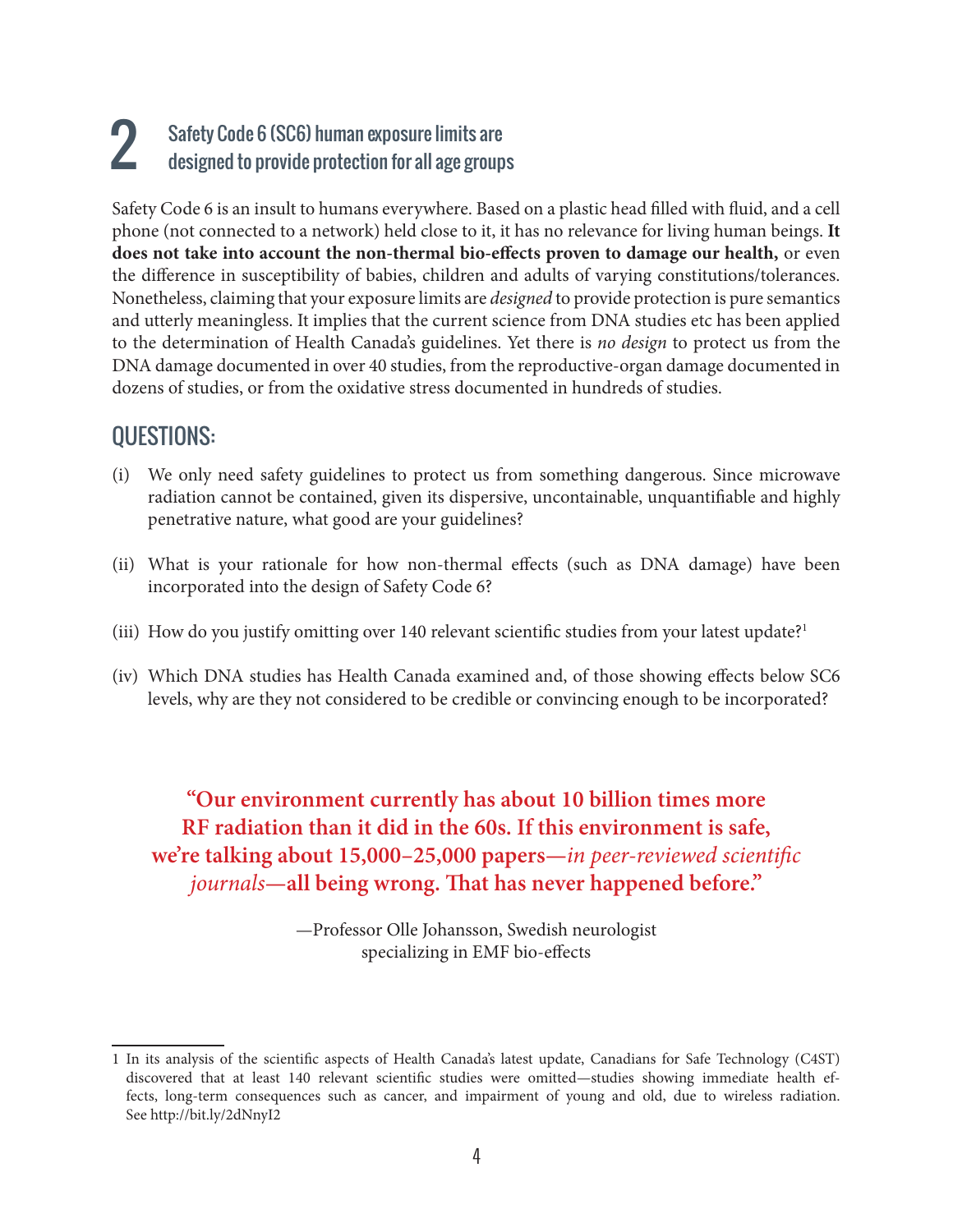### 3based on a thorough review of all available data, it is Health Canada's position that there are no established adverse health effects at levels below the limits outlined in Safety Code 6

Given the many thousands of scientific papers confirming the harm caused by RF and other forms of electromagnetic radiation,<sup>2</sup> not to mention the 20-25 new studies published monthly, it is indefensible to state that there are no established effects. In fact, the "established" effects you refer to apply ONLY to thermal effects (heating) and the determinations for "all ages" under "all conditions" have been made on non-living models for heating and nothing else. It may be your position that there are no *'established'* adverse health effects, but this doesn't mean that there *aren't.* **Clever wording and semantics will never excuse or justify your reckless endangerment of the public.**

#### **We should not have to fight for protection from our own government.**

**It is physically and logistically IMPOSSIBLE for you or anyone to track, measure, monitor or contain the escalating levels of microwave radiation,** in any given public environment, at any given time. With an unknown and constantly changing number, range and potency of wireless devices in use in any public place, you have absolutely no way of knowing what the levels are or how much the overlapping wireless fields magnify signal strength and impact, and you therefore **cannot possibly provide standards for protecting** *anyone***, let alone** *all age groups***.** 

#### QUESTION:

How many peer-reviewed scientific studies confirming harm would be sufficient? Would 23,753 be enough?3 If not, why not? How many more people must be harmed/die before you act?

#### **4** in the case of electromagnetic radiation, Health Canada carefully tracks developments in the scientific literature**—**in particular, studies in relation to adverse health impacts

Claiming to track developments in the scientific literature is utterly meaningless and further evidence of artful dodging and clever semantics. It is clear to any intelligent person that *tracking the literature* and *acting on it* are two completely different things.

#### QUESTION:

Can you provide a list of all the peer-reviewed scientific literature that you studied in order to arrive at your astonishingly uninformed conclusion that the health of all Canadians is protected *if there is no heating involved when someone is exposed to RF radiation?*

<sup>2</sup> https://www.emf-portal.org/en

<sup>3</sup> https://www.emf-portal.org/en —a database of peer-reviewed scientific publications on the effects of electromagnetic fields (EMFs)—currently has 23,748 such studies on file (as of 29 October 2016), with more being added every day.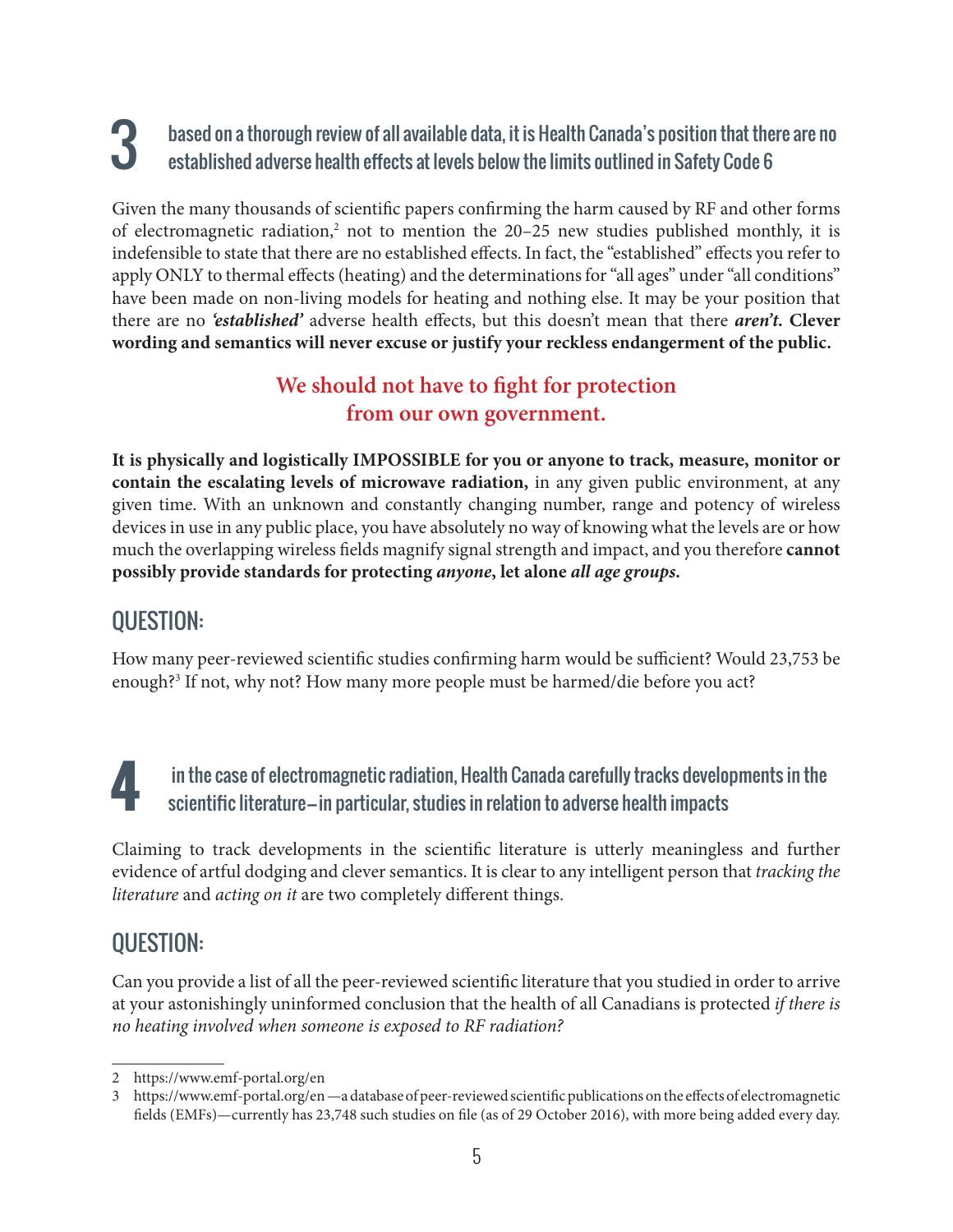#### **HUMAN RIGHTS AND GOVERNMENT WRONGDOINGS**

- Countless Canadians are being harmed by the escalating EMR in their environment. I am one of them, and I have personally connected with numerous others experiencing adverse effects, as well as many vast networks of sufferers seeking help and support.
- Doctors are reporting an increasing incidence of electro-sensitivity due to RF/microwave radiation from wireless devices. Many of these doctors (such as world-renowned specialists Dr Erica Mallery-Blythe and Dr Dietrich Klinghardt) have hundreds of patients with EHS.
- Some of those with severe electro-sensitivity are dying. Others are taking their own lives as living with microwave radiation has become so intolerable.

#### *YET YOU ARE DOING NOTHING.*

#### **A TWO-FACED REALITY**

The body never lies politicians frequently do. Real science keeps us safe technology must be controlled. We can feel the microwave radiation you clearly cannot feel it-yet. We've traced our symptoms to the true cause you have failed to connect the dots. We are the living proof of harm you are the proof of power corrupted. We have already paid far too high a price **the price you pay will be monumental. We know what symptoms to watch for you're surrounded by EMR illness but don't see it.** We know we have been harmed by EMR vou're being harmed even though you don't know it. We are having a biologically correct reaction you have unleashed a deadly environmental toxin. We want healthy, sustainable solutions **you're treading a ruinous, unsustainable path. Science confirms what we already know dodging the truth confirms your agenda.** We are trying to keep us and our planet safe you are hurting and harming us all. **We know that urgent action is required you're still fudging the facts and delaying.** We've been vilified and stripped of our rights you've betrayed us for profit and gain. We find hope in supporting each other your lack of humanity is scary. **The facts are clear your time is up.**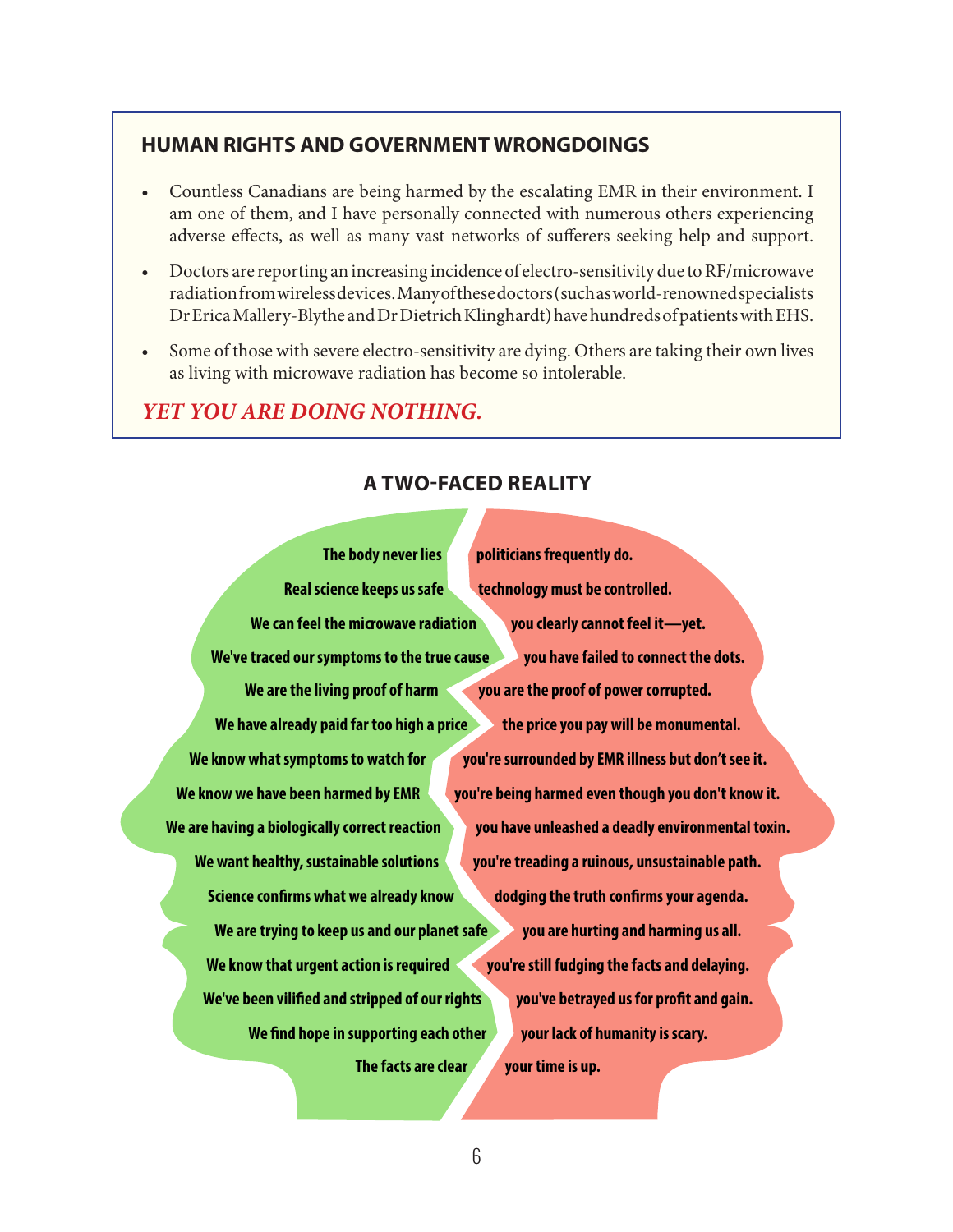## The undeniable realities of our radiation-riddled environment

One of the nice things about *real* science is that, when appropriately applied, it makes sense of things and helps us to understand how things work; it provides us with a solid, fact-based foundation and a better awareness of the laws of physics and nature that govern our existence; and it enables us to make informed choices that are healthy and sustainable for people and the planet, while protecting physical infrastructures, the economy and our essential humanity. **We disregard it at our peril.**

Prime Minister Justin Trudeau claims that government is *listening to Canadians*. But you're not listening, you're *deliberately MISLEADING* us. **It doesn't matter how much irrefutable scientific evidence is presented to you; you will continue to deny and distort the facts for political reasons,** because to do otherwise would result in huge financial losses for the wireless industries you endorse, and such massive and crippling lawsuits that the economy and the government itself could collapse. Your position is one of intentional ignorance and transparently willful blindness.

Service-providers asked about the measures they take to ensure electromagnetic radiation (EMR) related safety, confirm that no such measures are possible or even attempted by them. For example:

- **• BC Ferries** admits that it never tests the levels of RF EMFs on its vessels. How, then, can it claim to be abiding by Health Canada's guidelines? Along with countless others, I have tested the levels using an RF meter, and they are far too high for humans of any age.
- **• Air Canada** has likewise admitted in writing that it never tests the RF EMFs on board and has no way of knowing what those levels might be, at any time, on any given flight.
- **• BC Hydro** never tests the extremely damaging levels of microwave radiation penetrating homes and bodies everywhere, and does not even test its own RF-emitting smart meters.

The same is true for every other government-sanctioned service-provider.

**THERE IS NO PROTECTION FROM WIRELESS RADIATION. THERE IS NO MONITORING OR TESTING OF EMF LEVELS. THERE ARE NO LIMITS TO THE RADIATION EMITTED. THERE IS NO ESCAPE OR ANY WAY TO PROTECT ONE'S OWN HEALTH. THERE IS NO SAFETY OR RESPECT FOR INDIVIDUAL CHOICES.**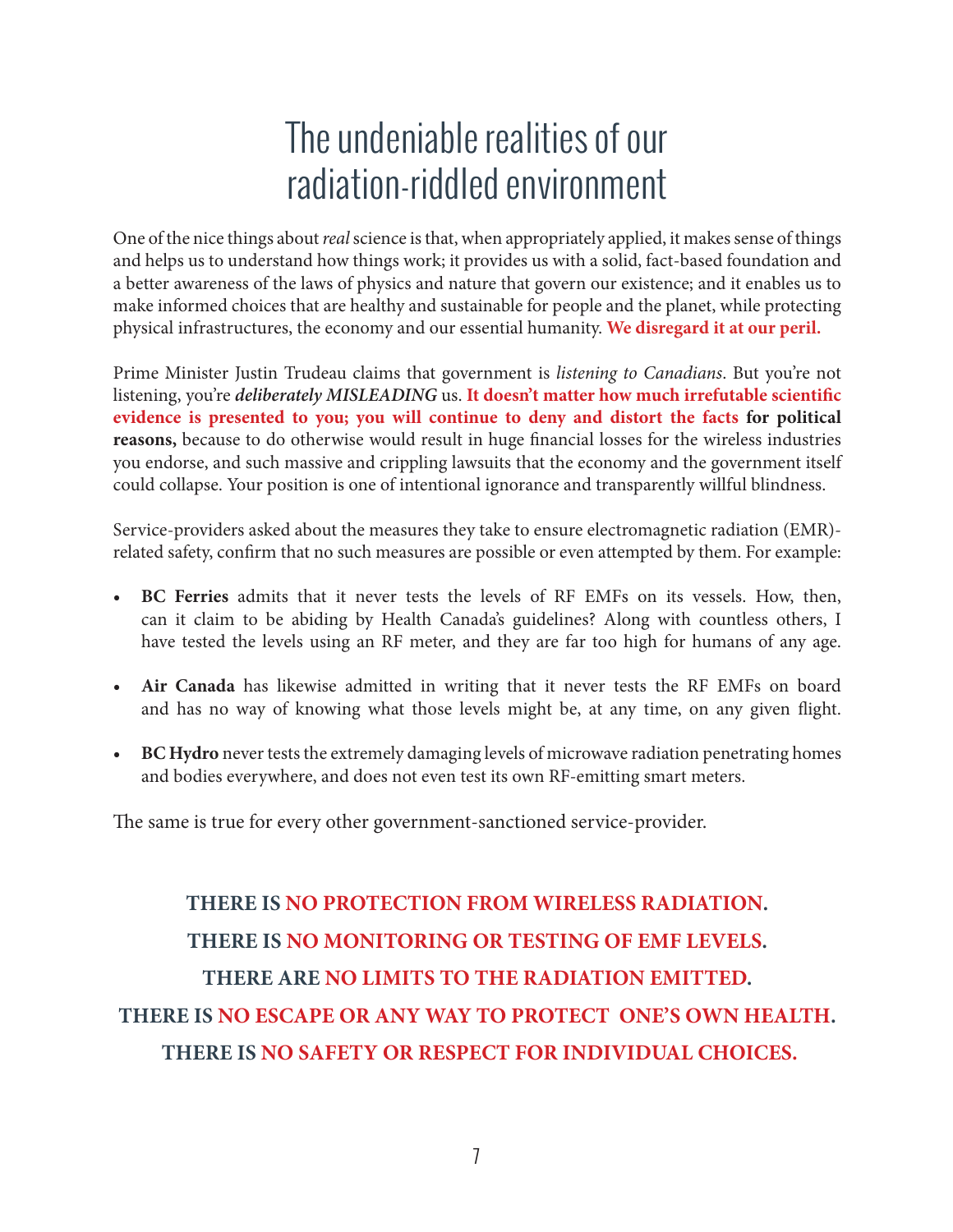If you continue to deny the scientifically proven bio-effects of non-ionizing RF/microwave radiation in our environment (to which all Canadians are being subjected, without their informed consent and beyond their control), constituting **criminal negligence, reckless endangerment, violation of countless human/constitutional rights and an unconscionable dereliction of your sworn duty** as elected public officials, you will pay the price. Your claims of due diligence, ongoing research, protection of public safety etc are so transparently self-serving that they make a mockery of evidence-based decision-making. Your claim that thermally-based SC6 is protective is a political travesty of unprecedented proportion, and a disgrace to your public office, tasked as you are with protecting our health.

As the incidence of EMR-induced ill-health explodes out of control, healthcare and other infrastructures will soon be overwhelmed, pension funds will run dry, more teachers will resign or be incapacitated, children will suffer irreversible biological effects, hospitals will be overrun, mortgages will go unpaid, and the government itself will be brought to its knees by a multitude of lawsuits.

#### **We—the rapidly growing number of individuals harmed by your unconscionable disregard for public health and safety—hold you personally responsible and accountable. Our numbers will soon reach politically relevant levels that you can no longer ignore.**

Health Minister Philpott's claim that *"There is no scientific evidence of health effects"* from cell phones or WiFi is so **ludicrously indefensible and scientifically unfounded** that I suspect she may secretly believe the Earth is flat. I therefore suggest that she head east and keep walking, for a very long time, so she can confirm, first hand, the rotund nature of our planet and gain first-hand awareness of the merits of established scientific fact. At the same time (thanks to her absence), she will be protecting Canadians from further harm due to her mind-boggling ignorance and denial.

In this, of course, she is not alone, and like-minded members of government should join her on this walk. After all, the **ongoing, unchecked, unregulated roll-out, scale-up and proliferation of harmful wireless technologies is only possible thanks to your collective, complicit collusion and your continued corruption of the truth.**

**How DARE you debate, deny and distort the science while we are being progressively harmed.** *It's your job to protect our health***, not support the industry that's knowingly causing us harm.**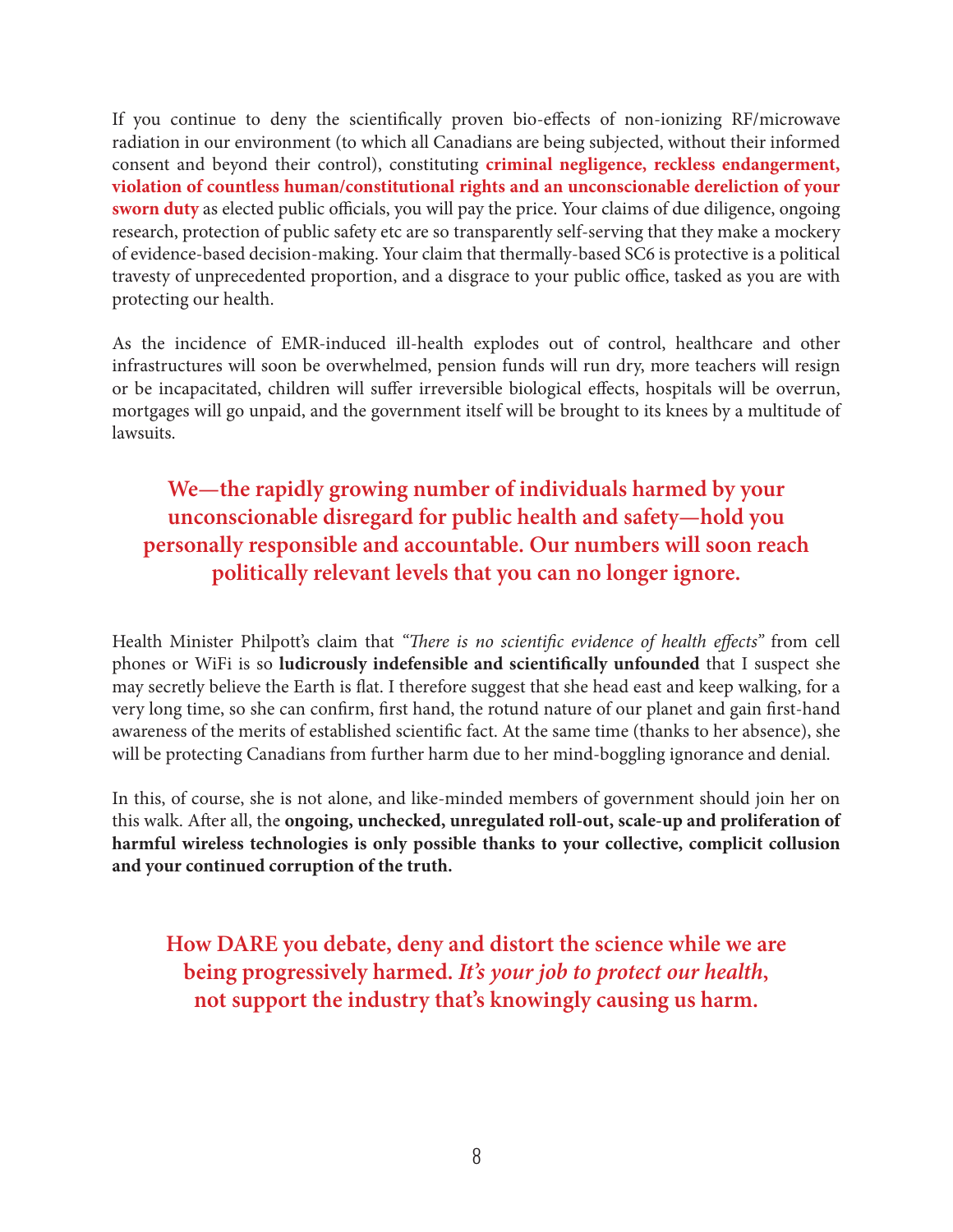#### **THE HALLMARKS OF INHUMANITY**

**If you are aware of what you're doing** (which you must be); **if you are willfully, knowingly harming people** (which you are)**; if such harm has been found and reported to you yet you have failed to act** (which you have); **if causation and proven bio-effects from non-ionizing, non-thermal radiation have been found and reported to you** (which they have); **if you sanction and intentionally side with the offending industries** (which you do); **if you are knowingly violating our constitutional and human rights** (which you are); **if you continue to deny, distort and lie about the scientific facts** (which you do); **if you do not advise Canadians of the proven dangers** (which you don't); **if you deliberately commit acts (or sanction such acts via industry) that affect the entire population** (which you do); **and if you are united as a government in your self-serving disregard for solid science and public health** (which you appear to be), **then no further evidence is required.** 

**You are guilty of crimes against humanity.**

## **It's not the** *science* **that's in doubt and must be proven valid. It is** YOU**, our government.**

#### Just one of the countless Canadians being harmed:

I am a real person of above-average intelligence, with a normal brain, body and nervous system, having a *biologically correct reaction* to *an invasive, toxic, manmade, government-sanctioned, scientifically-proven environmental threat*, whose rights have been violated by your unconscionable dereliction of your duty to protect those you serve and by your heinous disregard for life itself.

I have been seriously, irreversibly harmed by the inescapable RF radiation in my environment, which culminated in a life-threatening brain tumour. Government negligence, ignorance and denial have cost me my health, hearing, home, savings, career, social life, friendships, access to healthcare and social services, ability to travel to visit family in Europe, and some of the best years of my life.

## GIVE ME ONE GOOD REASON WHY I SHOULD PATIENTLY WAIT FOR YOU TO COME TO YOUR SENSES.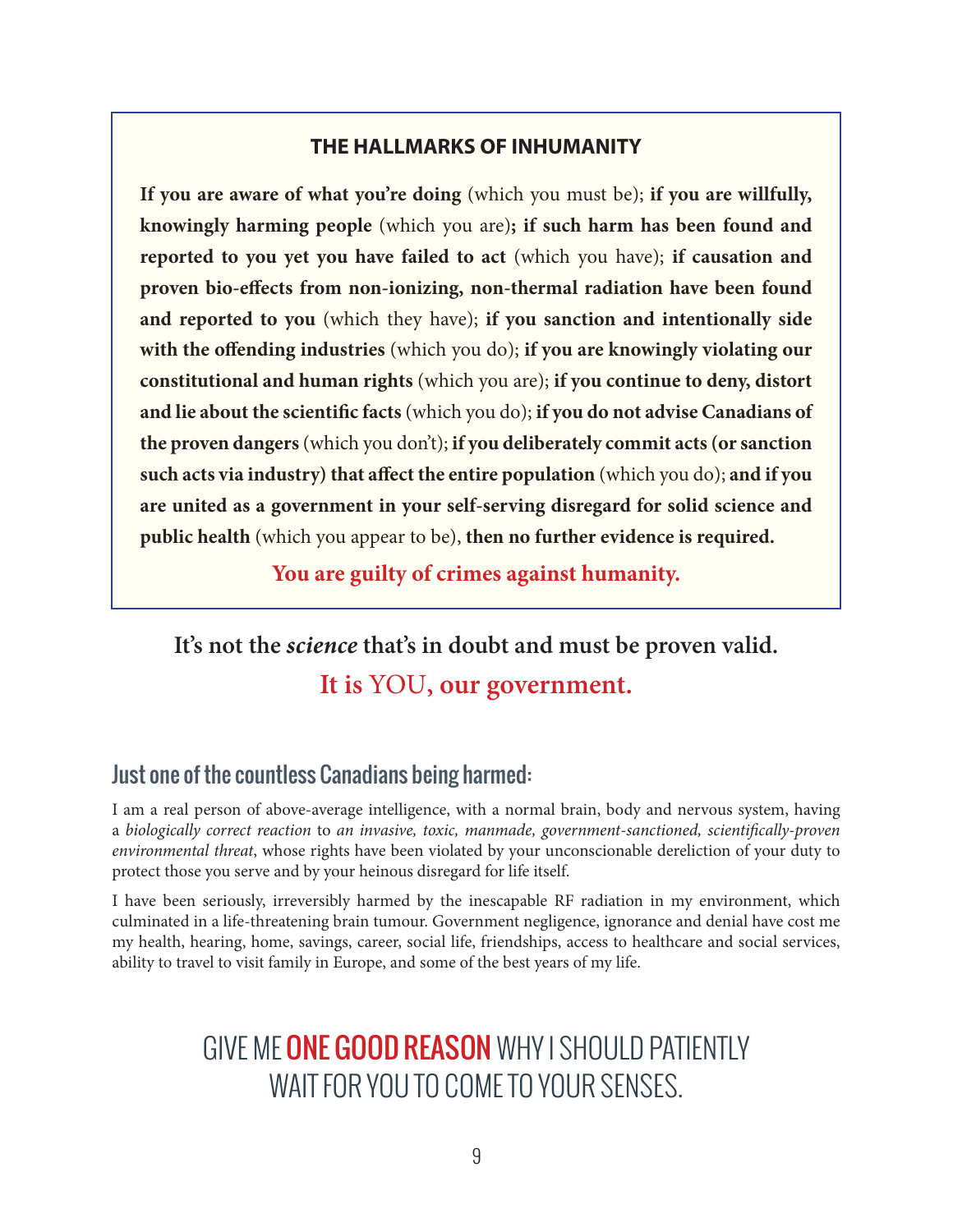## A SNAPSHOT OF THE **REAL** SCIENCE ON WIRELESS RADIATION

#### **We know that you know we are being harmed by wireless radiation. We know that you know that we know.**

Nonetheless, for the record, so that you cannot claim ignorance of the facts, here is yet more evidence of the proven harm from EMR, with additional data contained in the attached 25-page report that I submitted to provincial and federal government, ministers and MPs in June 2016 and to which I have not received a single response or even an acknowledgement:

- 1. In 2015, **190 scientists from 39 nations** appealed to the United Nations to urgently address the widespread harm being caused by EMFs proven to **"affect living organisms at levels well below most international and national guidelines"**, resulting in "increased cancer risk, cellular stress, increase in harmful free radicals, genetic damages, structural and functional changes of the reproductive system, learning and memory deficits, neurological disorders, and negative impacts on general well-being in humans.<sup>4</sup>
- 2. Numerous scientific studies confirm that significant bio-effects occur at levels of non-thermal radiation that governments and industry tell us are safe because the radiation is too weak to cause significant heating. This is the *only* criterion used to assess safety. But, as Dr Andrew Goldsworthy explains, the **direct electrical effect on our cells, organs and tissues does far more damage at to us at levels that may be hundreds or thousands of times lower than those that**  cause significant heating.<sup>5</sup> Yet we are not protected from these harmful non-thermal effects.
- 3. The 2012 *Bioiniative Report* (compiled by 29 independent scientists, doctors and health experts from around the world), reports the bio-effects and adverse health effects of EMR and wireless technologies, confirming their **deleterious impact on countless aspects of our physiology.**<sup>6</sup>
- 4. A \$25m study, funded by the US government and carried out by the National Toxicology Program (NTP), reported that brain tumours (**gliomas) and malignant Schwann cell tumours of the heart can and do result from RF/microwave exposure.**<sup>7</sup> These are the same cancers that were found in people in Dr Lennart Hardell's epidemiological studies.
- 5. World-renowned medical doctors, physicists, biologists and other experts (such as Dr Erica Mallery-Blythe, Dr Dietrich Klinghardt, Prof. Trevor Marshall, Dr Martin Pall, Dr Neil Cherry, Dr Magda Havas, Dr Joel Moskowitz, Dr Zory Glaser, Dr Martin Blank, Dr Devra Davis<sup>8</sup>, Dr Dominique Belpomme, Dr Olle Johansson, Dr Ronald Powell, Dr Robert Becker, Dr Anthony Miller <sup>9</sup> et al) have **confirmed the adverse bio-effects of EMR** and (in most cases) the very real physical nature of electromagnetic hypersensitivity (EHS).

<sup>4</sup> https://www.emfscientist.org/

<sup>5</sup> http://www.bibliotecapleyades.net/scalar\_tech/esp\_scalartech\_cellphonesmicrowave44.htm & http://bit.ly/2eyNfNL

<sup>6</sup> www.bioinitiative.org

<sup>7</sup> http://ehtrust.org/cell-phone-radiofrequency-radiation-study/, http://goo.gl/eN6hKo

<sup>8</sup> http://ehtrust.org/?s=EMR

<sup>9</sup> https://youtu.be/wARxnaxrRKk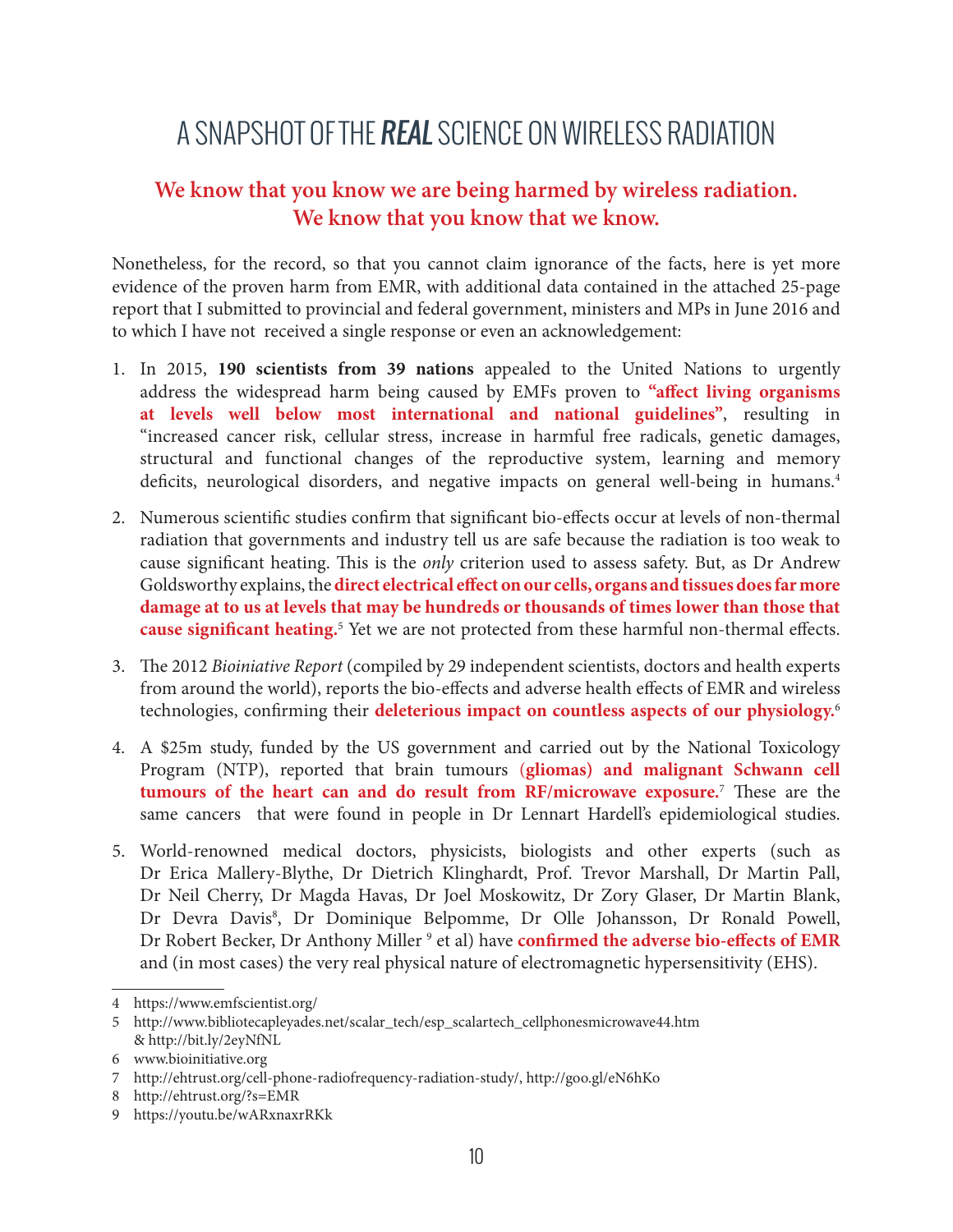- 6. Based on current trends and data from Austria, Germany, the UK, Ireland, Sweden, Switzerland and the US, as reported in 2006 by Hallberg and Oberfeld in Electromagnetic Biology and Medicine, **50% of the population is expected to become electro-sensitive by the year 2017.**<sup>10</sup>
- 7. Marg Friesen, MSc, a retired federal government biologist and an expert in conducting literature searches, has documented **50 peer-reviewed studies showing harm from WiFi frequencies at or below Health Canada's guidelines** for safe human exposure. This is the same frequency used in our schools and to which students and teachers—are being exposed throughout the day, the whole school year long.<sup>11</sup>
- 8. Canadians for Safe Technology has identified 63 scientific studies—*published between 2015 and mid-2016 alone*—reporting the **bio-effects of RF/microwave radiation at or below Safety Code 6 (2015) limits:** biochemical and DNA damage, cognitive impairment, depression, insomnia, kidney damage, electro-sensitivity, oxidative stress, damage to developing brain and organs, as well as damage to nerves, immune function, glands, sperm and offspring.<sup>12</sup> The NTP study also documented DNA damage in brain tissue.
- 9. In 2011, **WHO categorized RF/microwave radiation as a Class 2B** *possible*  **carcinogen**13—and it would have gone even further had it had the NTP study results. It will soon be forced to further revise its position, as many scientists/doctors are urgently calling for this classification to be changed to a Class 2A—*probable* carcinogen. Dr Hardell, among others, is calling for a Class 1 *known* carcinogen designation.
- 10. Dr Michael Repacholi, who headed the WHO EMF Project until 2006, has been **found to favour the wireless industry at the expense of public health.**14 He was also a co-author of the first Safety Code 6 (1979) and former chair of the International Commission on Non-Ionizing Radiation Protection (ICNIRP).
- 11. The ICNIRP produces guidelines developed by a self-selected group of industry insiders, which have been criticized as non-protective. Dr Joel Moskowitz, University of California, Berkeley, says: "ICNIRP guidelines set exposure standards for high-intensity, short-term, tissue-heating thresholds. **These do not protect us from the low-intensity, chronic exposures common today.**"
- 12. It is utterly indefensible to claim that RF/microwave radiation is harmless since we've known for decades that it is harmful. **Microwave radar technology was developed during World War II, and RF/microwave radiation has been used as a military weapon since the 1950s.**<sup>15</sup>
- 13. Barrie Trower, a British physicist who specialized in microwave warfare for the Royal Navy and the British Secret Service in the 1960s, recounts how the British Government irradiated certain Catholic populations in Northern Ireland to reduce their ability to fight back.16

<sup>10</sup> http://www.next-up.org/pdf/EHS2006\_HallbergOberfeld.pdf

<sup>11</sup> http://c4st.org/wi-fi-in-canadian-schools-a-health-and-safety-issue/

<sup>12</sup> http://bit.ly/2esjKsr

<sup>13</sup> http://www.iarc.fr/en/media-centre/pr/2011/pdfs/pr208\_E.pdf

<sup>14</sup> http://microwavenews.com/CT.html

<sup>15</sup> http://adst.org/2013/09/microwaving-embassy-moscow-another-perspective/

<sup>16</sup> https://www.youtube.com/watch?v=z99\_SzoXZdY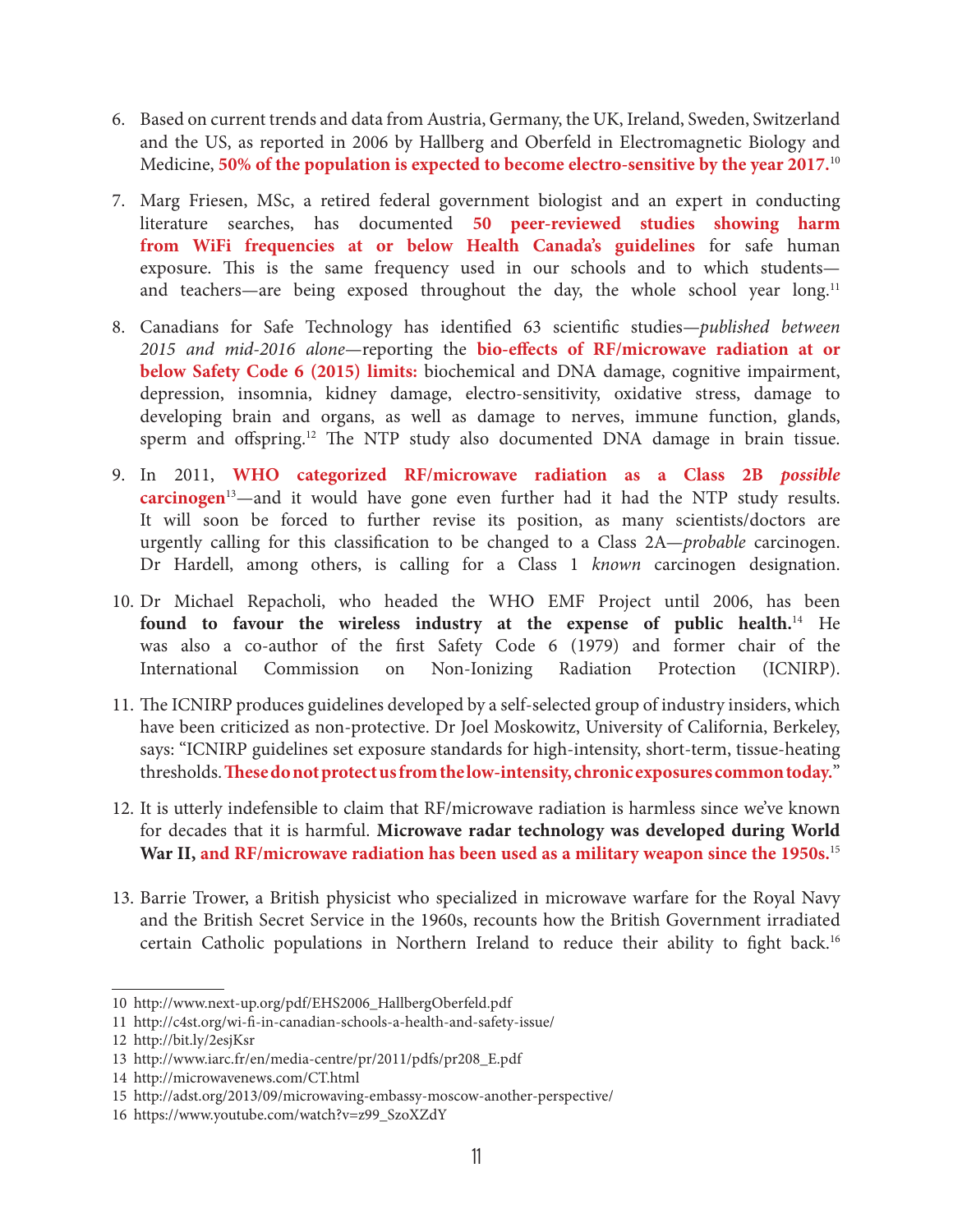- 14. The **wireless telecommunications industry** knows full well the serious harm it is causing, and **has itself filed patents documenting the adverse biological effects of its own technology.**<sup>17</sup>
- 15. Just like the cigarette industry, the wireless telecommunications industry has invested millions of dollars in studies designed to **purposely and intentionally create doubt**  and confusion among the public, including 'war gaming' the scientific evidence.<sup>18,19</sup>
- 16. Industry/government **misinformation, lies and deliberately misleading claims** about RF/ cell phone radiation being 'safe' have been **soundly debunked and exposed** by independent scientists as the public relations delaying tactics and confusion-creating ploys that they are.<sup>20</sup>
- 17. Any claims of 'no direct causal link' between EMR and bio-effects are usually industry-funded. If any link is found, the findings are subsequently distorted, shown to contain errors or bias and/or to be lacking in the appropriate scientific approach, and suppressed or buried by the industry.<sup>21</sup>
- 18. The dramatic changes that have occurred in the electromagnetic profile of the planet are resulting in **"genetic mutation, biological dysfunction and disease"**. 22
- 19. Dr Ronald Powell, retired US-government physicist and Harvard scientist, documents the biomedical evidence confirming the many adverse health effects of wireless technologies.<sup>23</sup>
- 20. Electromagnetic hypersensitivity (EHS) is recognized as a disability by the Canadian Human Rights Commission, by Sweden (which recognizes EHS as a functional disability) and by many other countries. **EHS, by definition, confirms that EMR has a physical effect on humans.**
- 21. Like countless others affected by EMR, I use an RF meter to detect and locate the sources of RF/microwave radiation in our environment, and the **levels are FAR higher than could ever be considered healthy for any human being.** In fact, given the adverse effect on human cells from even tiny amounts of radiation, **there can be NO safe level of exposure for humans.**
- 22. Dr Ted Litovitz, a prominent bio-electromagnetics research scientist, has shown that there can be biological effects at levels that are 76,000 times lower than the standards set by government agencies. "With EMFs, information is sent to the cell, causing it to do things it wouldn't normally do. You don't have to heat it, just stimulate it with an electromagnetic field. DNA strands break when exposed to EMF radiation." <sup>24</sup>
- 23. In 2003, when I was working for **WHO in Geneva, the Director General Dr Gro Harlem Brundtland, MD, MPH, resigned after developing electromagnetic hypersensitivity (EHS)**, saying cell phone radiation was making her ill and stating that "research shows deleterious effects" due to cell phones and other wireless devices.

<sup>17</sup> http://bit.ly/1OQbG4V

<sup>18</sup> ibid

<sup>19</sup> https://www.rfsafe.com/wp-content/uploads/2014/06/cell-phone-radiation-war-gaming-memo.pdf

<sup>20</sup> http://ehtrust.org/science/science-skeptics-myth-versus-fact-cell-phones-wi-fi/

<sup>21</sup> *Overpowered—what science tells us about the dangers of cell phone and other Wi-Fi-age devices*, pp107–153

<sup>22</sup> ibid, p241

<sup>23</sup> https://www.scribd.com/user/300269936/Ronald-M-Powell-Ph-D

<sup>24</sup> https://www.youtube.com/watch?v=6lAFbQqyVio: see minute 3.40 and minute 9 of video